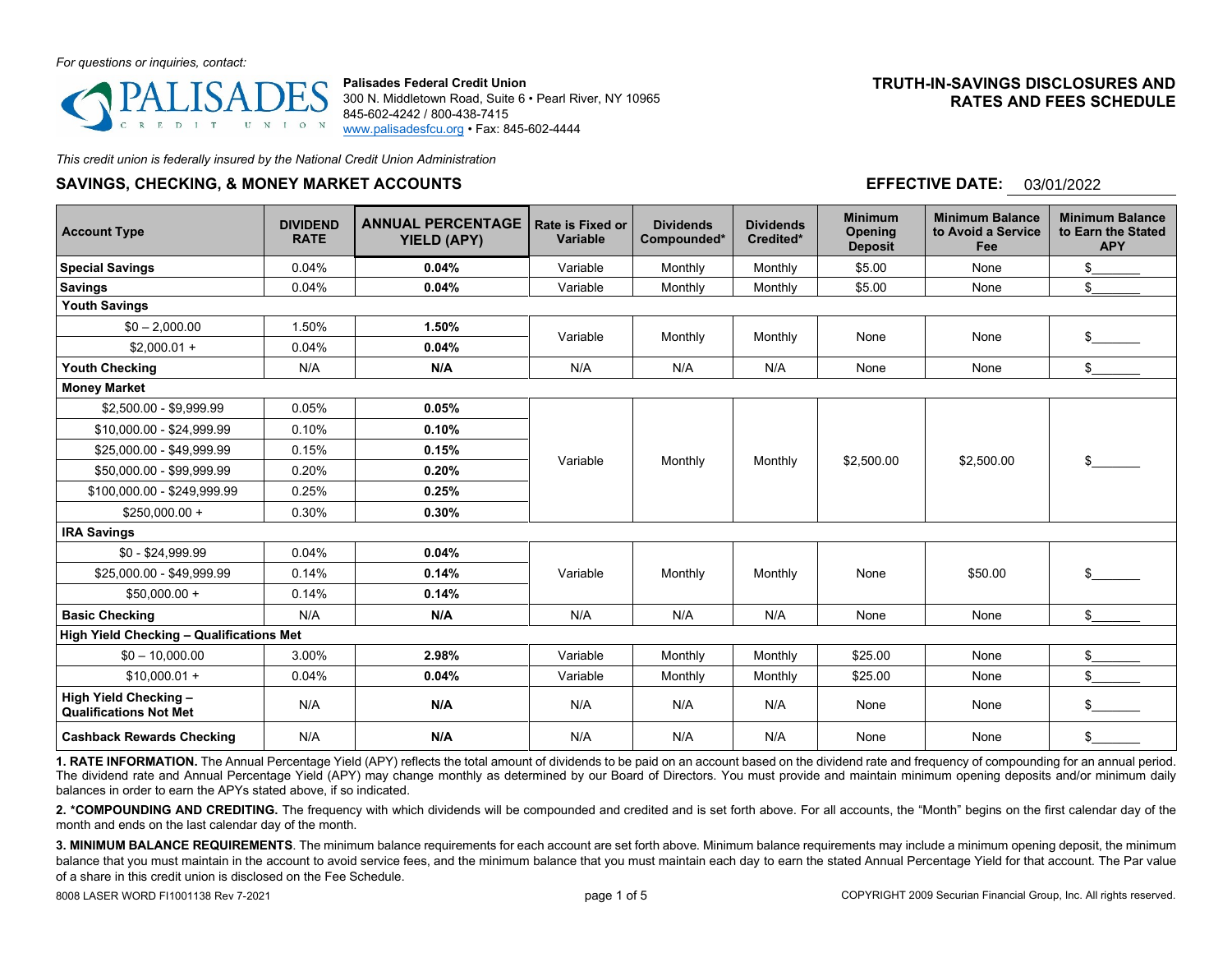**4. BALANCE COMPUTATION METHOD.** We use the *Daily Balance Method* to calculate dividends on your account. The *Daily Balance Method* applies a daily periodic rate to the balance in the account each day.

**5. ACCRUAL OF DIVIDENDS.** Dividends will begin to accrue on the business day that you deposit noncash items (e.g. checks) to your account. If you close your account before dividends are paid, you will not receive the accrued dividends.

**6. ACCOUNT AND TRANSACTION LIMITATIONS.** F**or Youth Savings, Youth Checking, Basic Checking, Dividend Checking, High Yield Checking and Cashback Rewards Checking,** no account limitations apply. Please be advised that checks deposited to either checking or savings accounts are subject to our Funds Availability Policy Disclosure. For all accounts except share draft/checking accounts: during any statement period, you may not make more than six withdrawals or transfers to another credit union account of yours or to a third party by means of a preauthorized or automatic transfer or telephonic order or instruction. If you exceed the transfer limitations set forth above in any statement period, your account will be subject to a fee or may be closed.

**7. VARIABLE RATE INFORMATION.** If your rate is variable as indicated above, the rate is based on the Board of Director's discretion. We may change the rate monthly on the first day of each month. There are no limitations on the amount the rate can change.

8. HIGH YIELD CHECKING & CASHBACK REWARDS CHECKING. You may qualify for monthly rewards if you meet the applicable minimum qualification requirements for each monthly qualification cycle. The monthly qualification cycle is defined as the first day of the calendar to the last day of the calendar month in which dividends are paid. To meet the minimum qualification requirements, you must: 1) make 12 debit card purchases that post and settle to your account; (ATM-processed transactions do not qualify); 2) be enrolled in and receive eStatements; and 3) ACH credit (direct deposit) into your account each month. For High Yield Checking, and Cashback Rewards Checking, if you have met your qualifications for the monthly qualification cycle, we will reimburse you for ATM fees up to \$18.00 per calendar month. This reimbursement includes both the fee charges at the non-propriety ATM and the fee charged by Palisades Federal Credit Union for use of the non-proprietary ATM. High Yield Checking and Cashback Rewards Checking accounts with zero debit card swipes for 90 days will be moved into Basic Checking at the beginning of every month thereafter. See separate fee schedule for listing of fees and charges applicable to your account.

High Yield Checking. The High Yield checking account is a tiered rate account. If you meet the minimum qualification requirements during the monthly qualification cycle, you will earn the first dividend rate and annual percentage vield listed in the Rate Schedule for this account on balances of \$10,000,00 or less and will earn the second dividend rate and range of annual percentage vields on balances of \$10,000.01 or more. If you do not meet all of the minimum qualification requirements during the monthly qualification cycle, the account will not earn dividends and ATM fees will not be refunded to you.

One (1) High Yield Checking account is allowed per social security number.

Cashback Rewards Checking. For Cashback Rewards Checking accounts if you meet the minimum qualification requirements during the monthly qualification cycle, you will receive 1.00% cash back on up to \$1,500.00 in debit card purchases (excluding returns) that post and settle to your account, for maximum cash back of \$15.00 each month. If you do not meet all of the minimum qualification requirements during the monthly qualification cycle, you will not earn a cash back reward and ATM fees will not be refunded to you.

One (1) Cashback Rewards Checking account is allowed per social security number.

*For questions or inquiries, contact:*



**Palisades Federal Credit Union** 300 N. Middletown Road, Suite 6 • Pearl River, NY 10965 845-602-4242 / 800-438-7415 [www.palisadesfcu.org](http://www.palisadesfcu.org/) • Fax: 845-602-4444

**TRUTH-IN-SAVINGS DISCLOSURES AND RATES AND FEES SCHEDULE**

*This credit union is federally insured by the National Credit Union Administration*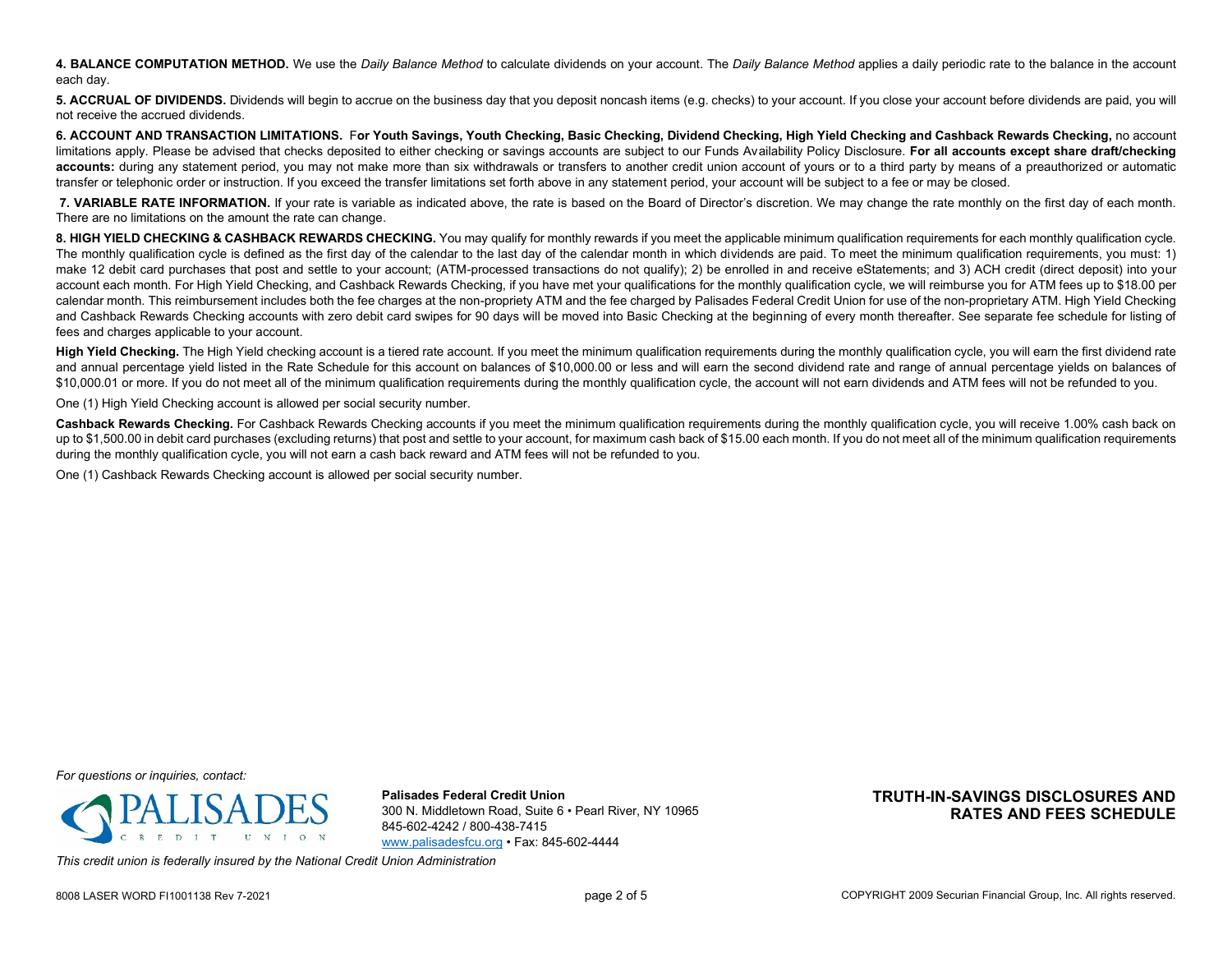## **CERTIFICATE ACCOUNTS**

# **EFFECTIVE DATE: 03/01/2022**

| <b>Account Type</b>                           | <b>DIVIDEND</b><br><b>RATE</b> | <b>ANNUAL PERCENTAGE</b><br><b>YIELD (APY)</b> | <b>Rate is Fixed</b><br>or Variable | <b>Dividends</b><br>Compounded | <b>Dividends</b><br><b>Credited</b> | <b>Minimum</b><br><b>Opening Deposit</b> | <b>Additional</b><br><b>Deposits</b> | <b>Early Withdrawal</b><br>Penalty?                                               | <b>Renewals</b>                         |
|-----------------------------------------------|--------------------------------|------------------------------------------------|-------------------------------------|--------------------------------|-------------------------------------|------------------------------------------|--------------------------------------|-----------------------------------------------------------------------------------|-----------------------------------------|
| <b>3 Month Certificate</b>                    |                                |                                                |                                     |                                |                                     |                                          |                                      |                                                                                   |                                         |
| \$500 - \$9,999.99                            | 0.05%                          | 0.05%                                          |                                     |                                |                                     |                                          |                                      |                                                                                   |                                         |
| \$10,000 - \$49,999.99                        | 0.10%                          | 0.10%                                          |                                     |                                |                                     |                                          |                                      | 50% of dividends                                                                  | Automatic                               |
| \$50,000.00 - \$99,999.99                     | 0.15%                          | 0.15%                                          | Fixed                               | Daily                          | Monthly                             | \$500.00                                 | Not Allowed                          | earned for the<br>amount of time the<br>funds are on deposit.                     | with 7 day<br>grace period              |
| \$100,000.00 - \$149,999.99                   | 0.20%                          | 0.20%                                          |                                     |                                |                                     |                                          |                                      |                                                                                   |                                         |
| $$150,000.00 +$                               | 0.20%                          | 0.20%                                          |                                     |                                |                                     |                                          |                                      |                                                                                   |                                         |
| <b>6 Month Certificate</b>                    |                                |                                                |                                     |                                |                                     |                                          |                                      |                                                                                   |                                         |
| \$500 - \$9,999.99                            | 0.05%                          | 0.05%                                          |                                     |                                | Monthly                             | \$500.00                                 | Not Allowed                          | 50% of dividends<br>earned for the<br>amount of time the<br>funds are on deposit. | Automatic<br>with 7 day<br>grace period |
| \$10,000 - \$49,999.99                        | 0.10%                          | 0.10%                                          |                                     |                                |                                     |                                          |                                      |                                                                                   |                                         |
| \$50,000.00 - \$99,999.99                     | 0.15%                          | 0.15%                                          | Fixed                               | Daily                          |                                     |                                          |                                      |                                                                                   |                                         |
| \$100,000.00 - \$149,999.99                   | 0.20%                          | 0.20%                                          |                                     |                                |                                     |                                          |                                      |                                                                                   |                                         |
| $$150,000.00 +$                               | 0.20%                          | 0.20%                                          |                                     |                                |                                     |                                          |                                      |                                                                                   |                                         |
| 8 Month Certificate                           |                                |                                                |                                     |                                |                                     |                                          |                                      |                                                                                   |                                         |
| $$10,000+$                                    | 0.85%                          | 0.85%                                          | Fixed                               | Daily                          | Monthly                             | \$10,000.00                              | Not Allowed                          | 50% of dividends<br>earned for the<br>amount of time the<br>funds are on deposit. | Automatic<br>with 7 day<br>grace period |
| 12 Month Certificate/12 Month IRA Certificate |                                |                                                |                                     |                                |                                     |                                          |                                      |                                                                                   |                                         |
| \$500 - \$9,999.99                            | 0.05%                          | 0.05%                                          |                                     | Fixed<br>Daily<br>Monthly      |                                     |                                          |                                      | 50% of dividends                                                                  | Automatic                               |
| \$10,000 - \$49,999.99                        | 0.10%                          | 0.10%                                          |                                     |                                |                                     |                                          |                                      |                                                                                   |                                         |
| \$50,000.00 - \$99,999.99                     | 0.15%                          | 0.15%                                          |                                     |                                | \$500.00                            | <b>Not Allowed</b>                       | earned for the<br>amount of time the | with 7 day                                                                        |                                         |
| \$100,000.00 - \$149,999.99                   | 0.20%                          | 0.20%                                          |                                     |                                |                                     |                                          |                                      | funds are on deposit.                                                             | grace period                            |
| $$150,000.00 +$                               | 0.20%                          | 0.20%                                          |                                     |                                |                                     |                                          |                                      |                                                                                   |                                         |
| <b>18 Month Certificate</b>                   |                                |                                                |                                     |                                |                                     |                                          |                                      |                                                                                   |                                         |
| \$500 - \$9,999.99                            | 0.05%                          | 0.05%                                          |                                     |                                |                                     |                                          |                                      |                                                                                   |                                         |
| \$10,000 - \$49,999.99                        | 0.10%                          | 0.10%                                          |                                     | Daily                          | Monthly                             | \$500.00                                 | Not Allowed                          | 50% of dividends<br>earned for the<br>amount of time the<br>funds are on deposit  | Automatic<br>with 7 day<br>grace period |
| \$50,000.00 - \$99,999.99                     | 0.15%                          | 0.15%                                          | Fixed                               |                                |                                     |                                          |                                      |                                                                                   |                                         |
| \$100,000.00 - \$149,999.99                   | 0.20%                          | 0.20%                                          |                                     |                                |                                     |                                          |                                      |                                                                                   |                                         |
| $$150.000.00 +$                               | 0.20%                          | 0.20%                                          |                                     |                                |                                     |                                          |                                      |                                                                                   |                                         |
| 24 Month Certificate/24 Month IRA Certificate |                                |                                                |                                     |                                |                                     |                                          |                                      |                                                                                   |                                         |
| \$500 - \$9,999.99                            | 0.05%                          | 0.05%                                          |                                     |                                | Monthly                             | \$500.00                                 | <b>Not Allowed</b>                   | 50% of dividends<br>earned for the<br>amount of time the<br>funds are on deposit. | Automatic<br>with 7 day<br>grace period |
| \$10,000 - \$49,999.99                        | 0.10%                          | 0.10%                                          |                                     |                                |                                     |                                          |                                      |                                                                                   |                                         |
| \$50,000.00 - \$99,999.99                     | 0.15%                          | 0.15%                                          | Fixed                               | Daily                          |                                     |                                          |                                      |                                                                                   |                                         |
| \$100,000.00 - \$149,999.99                   | 0.20%                          | 0.20%                                          |                                     |                                |                                     |                                          |                                      |                                                                                   |                                         |
| $$150,000.00 +$                               | 0.20%                          | 0.20%                                          |                                     |                                |                                     |                                          |                                      |                                                                                   |                                         |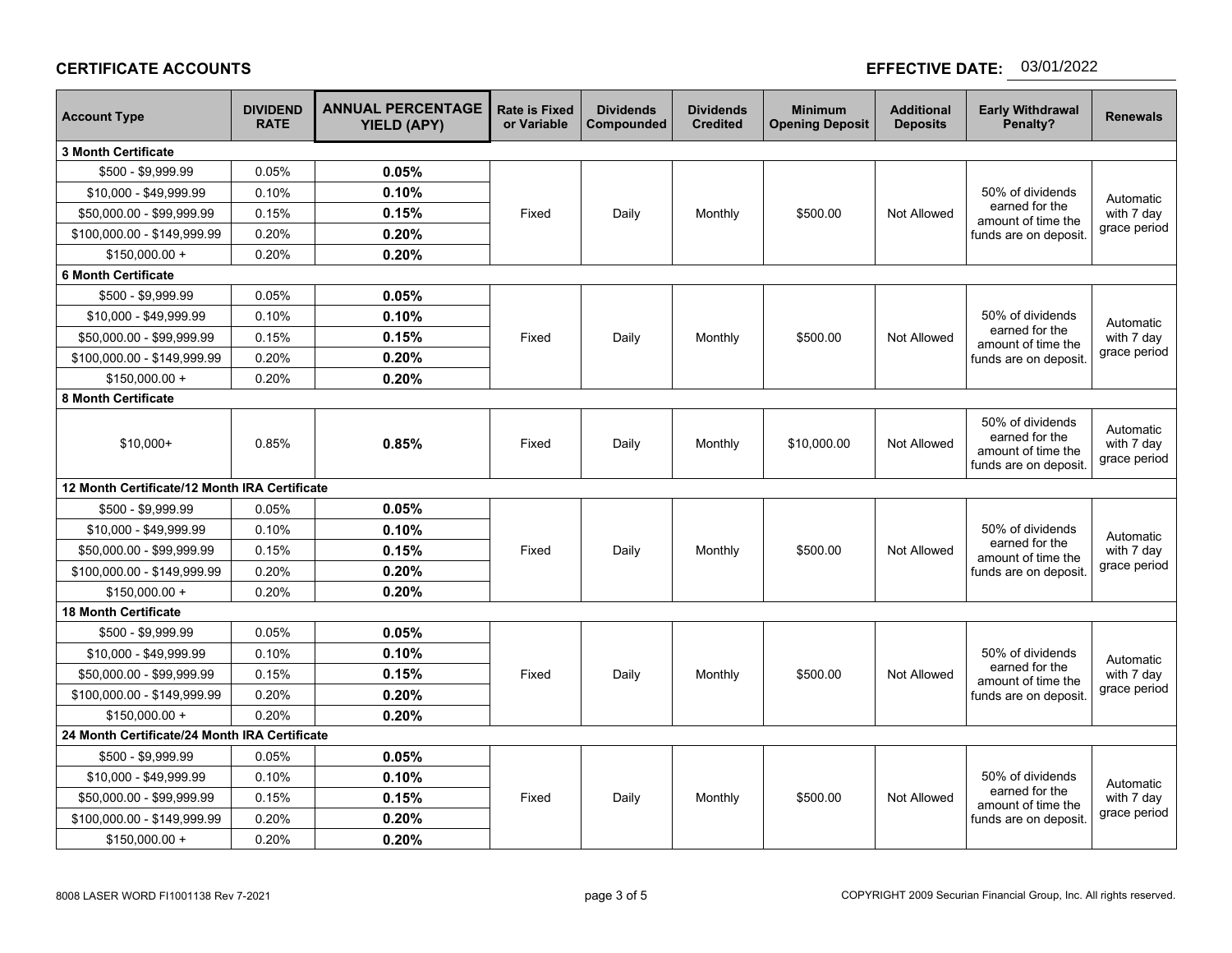| <b>Account Type</b>                             | <b>DIVIDEND</b><br><b>RATE</b> | <b>ANNUAL PERCENTAGE</b><br><b>YIELD (APY)</b> | <b>Rate is Fixed</b><br>or Variable | <b>Dividends</b><br>Compounded | <b>Dividends</b><br><b>Credited</b> | <b>Minimum</b><br><b>Opening Deposit</b> | <b>Additional</b><br><b>Deposits</b> | <b>Early Withdrawal</b><br>Penalty?                                               | <b>Renewals</b>                         |
|-------------------------------------------------|--------------------------------|------------------------------------------------|-------------------------------------|--------------------------------|-------------------------------------|------------------------------------------|--------------------------------------|-----------------------------------------------------------------------------------|-----------------------------------------|
| 36 Month Certificate/36 Month IRA Certificate   |                                |                                                |                                     |                                |                                     |                                          |                                      |                                                                                   |                                         |
| \$500 - \$9,999.99                              | 0.05%                          | 0.05%                                          | Fixed                               | Daily                          | Monthly                             | \$500.00                                 | Not Allowed                          | 50% of dividends<br>earned for the<br>amount of time the<br>funds are on deposit  | Automatic<br>with 7 day<br>grace period |
| \$10,000 - \$49,999.99                          | 0.10%                          | 0.10%                                          |                                     |                                |                                     |                                          |                                      |                                                                                   |                                         |
| \$50,000.00 - \$99,999.99                       | 0.15%                          | 0.15%                                          |                                     |                                |                                     |                                          |                                      |                                                                                   |                                         |
| \$100,000.00 - \$149,999.99                     | 0.20%                          | 0.20%                                          |                                     |                                |                                     |                                          |                                      |                                                                                   |                                         |
| $$150.000.00 +$                                 | 0.20%                          | 0.20%                                          |                                     |                                |                                     |                                          |                                      |                                                                                   |                                         |
| 48 Month Certificate/48 Month IRA Certificate   |                                |                                                |                                     |                                |                                     |                                          |                                      |                                                                                   |                                         |
| \$500 - \$9,999.99                              | 0.05%                          | 0.05%                                          |                                     | Daily                          | Monthly                             | \$500.00                                 | Not Allowed                          | 50% of dividends<br>earned for the<br>amount of time the<br>funds are on deposit. | Automatic<br>with 7 day<br>grace period |
| \$10,000 - \$49,999.99                          | 0.10%                          | 0.10%                                          |                                     |                                |                                     |                                          |                                      |                                                                                   |                                         |
| \$50,000.00 - \$99,999.99                       | 0.15%                          | 0.15%                                          | Fixed                               |                                |                                     |                                          |                                      |                                                                                   |                                         |
| \$100,000.00 - \$149,999.99                     | 0.20%                          | 0.20%                                          |                                     |                                |                                     |                                          |                                      |                                                                                   |                                         |
| $$150.000.00 +$                                 | 0.20%                          | 0.20%                                          |                                     |                                |                                     |                                          |                                      |                                                                                   |                                         |
| 60 Month Certificate/60 Month IRA Certificate   |                                |                                                |                                     |                                |                                     |                                          |                                      |                                                                                   |                                         |
| \$500 - \$9,999.99                              | 0.05%                          | 0.05%                                          |                                     | Daily                          | Monthly                             | \$500.00                                 | Not Allowed                          | 50% of dividends<br>earned for the<br>amount of time the<br>funds are on deposit. | Automatic<br>with 7 day<br>grace period |
| \$10,000 - \$49,999.99                          | 0.10%                          | 0.10%                                          |                                     |                                |                                     |                                          |                                      |                                                                                   |                                         |
| \$50,000.00 - \$99,999.99                       | 0.15%                          | 0.15%                                          | Fixed                               |                                |                                     |                                          |                                      |                                                                                   |                                         |
| \$100.000.00 - \$149.999.99                     | 0.20%                          | 0.20%                                          |                                     |                                |                                     |                                          |                                      |                                                                                   |                                         |
| $$150.000.00 +$                                 | 0.20%                          | 0.20%                                          |                                     |                                |                                     |                                          |                                      |                                                                                   |                                         |
| <b>Lucky Savers Share</b><br><b>Certificate</b> | 0.65%                          | 0.65%                                          | Fixed                               | Daily                          | Monthly                             | \$500.00                                 | Not Allowed                          | 50% of dividends<br>earned for the<br>amount of time the<br>funds are on deposit. | Automatic<br>with 7 day<br>grace period |

**1. RATE INFORMATION.** The Annual Percentage Yield (APY) reflects the total amount of dividends to be paid on an account based on the dividend rate and frequency of compounding for an annual period. The dividend rate and Annual Percentage Yield (APY) are fixed and will be in effect for the initial term of the account. The rates for Renewals shall be those rates in effect at the time of renewal. The APY stated is based on the assumption that dividends will remain on deposit until maturity; a withdrawal of dividends will reduce earnings.

2. COMPOUNDING AND CREDITING. The frequency with which dividends will be compounded and credited is set forth above. The "Month" begins on the first calendar day of the month and ends on the last calendar day of the month.

3. MINIMUM BALANCE REQUIREMENTS. The minimum balance requirements for each account are set forth above. Minimum balance requirements may include a minimum opening deposit, the minimum balance that you must maintain in the account to avoid service fees, and the minimum balance that you must maintain each day to earn the stated Annual Percentage Yield for that account. The Par value of a share in this credit union is disclosed on the Fee Schedule.

**4. BALANCE COMPUTATION METHOD.** We use the *Daily Balance Method* to calculate dividends on your account. The *Daily Balance Method* applies a daily periodic rate to the balance in the account each day.

**5. ACCRUAL OF DIVIDENDS.** Dividends will begin to accrue on the business day that you deposit noncash items (e.g. checks) to your account. If you close your account before dividends are paid, you will not receive the accrued dividends.

**6. MATURITY.** Your account will mature according to the term indicated above, and as indicated on your account summary or statement.

**7. EARLY WITHDRAWAL; PENALTIES.** We will impose a penalty if you withdraw any of the funds in your account before the maturity date. The amount of the penalty is disclosed above. The penalty is calculated as a forfeiture of part of the dividends that have been or would have been earned on the account, and applies whether or not the dividends have been earned. The penalty may be deducted from the principal amount of the deposit. The Annual Percentage Yield disclosed for your account is based on an assumption that dividends will remain in the account until maturity; a withdrawal will reduce earnings. Exceptions to Early Withdrawal Penalties: We may, at our option, pay the account before maturity without imposing an early withdrawal penalty under the following circumstances: (1) If an account owner dies or is determined to be legally incompetent by a court or othe body of competent jurisdiction; (2) If the account is an IRA Account and any portion is paid within seven days after the establishment of the account; (3) If the account is a Keogh Plan, provided that the depositor forfeit amount at least equal to the simple interest earned on the amount withdrawn; or (4) if the account is an IRA or Keogh Account and the owner attains the age of 59 1/2 or becomes disabled.

8. RENEWAL POLICY. Unless you otherwise instruct us, your certificate account will automatically renew at maturity. You will have a grace period as indicated above after the maturity date to withdraw the funds in the account without being charged an early withdrawal penalty.